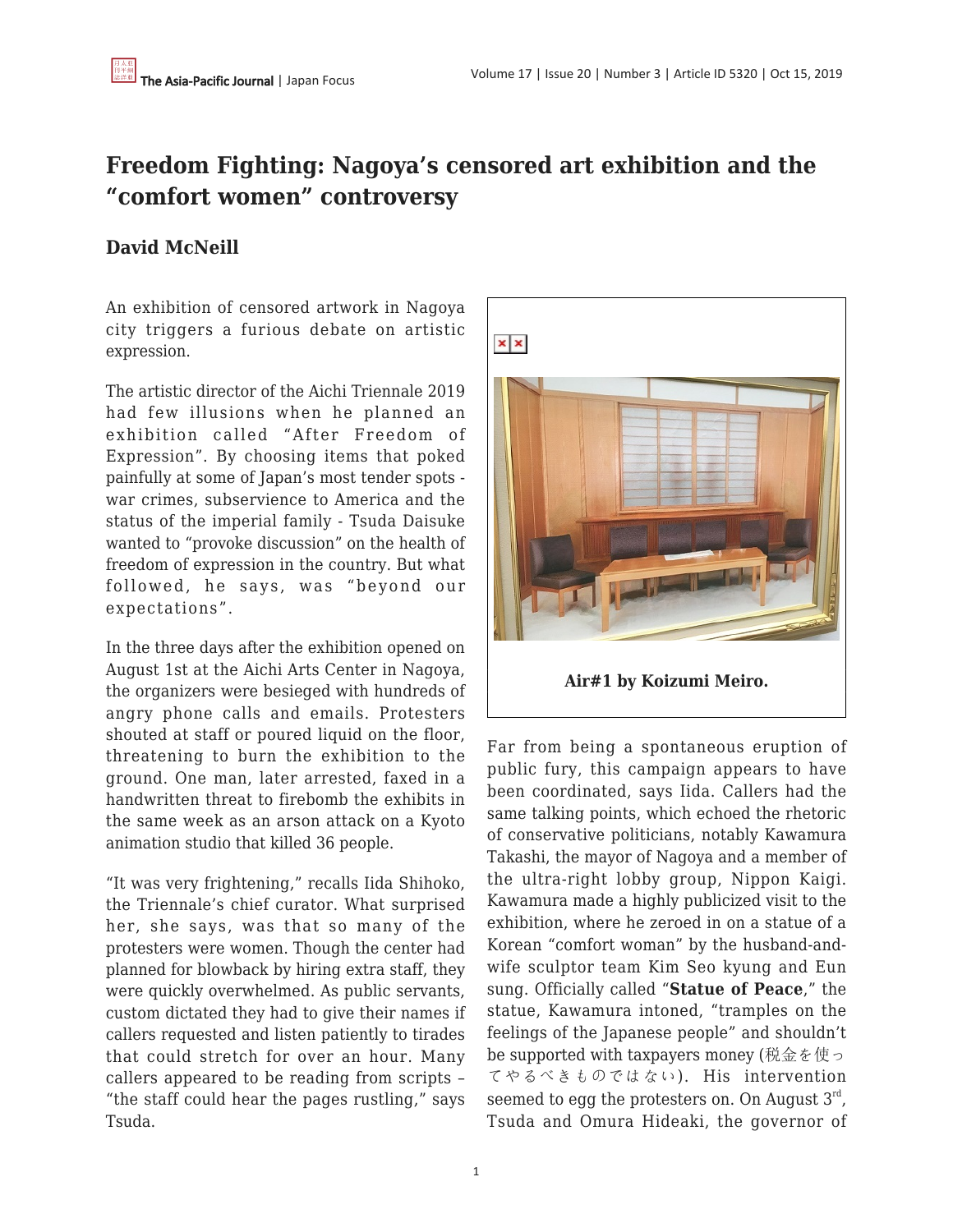

Aichi pulled the plug, citing public-safety issues.



**"Statue of Peace" (1&2) by Kim Seo kyung and Eun sung.**

Divorced from its context, the reaction to the statue, showing a beatific girl sitting beside an empty seat (so designed to allow visitors to sit eye-level with her) seems misplaced, even bizarre. But the controversy has less to do with the exhibit's artistic merits than its ability to trigger well-worn political responses. "We're not talking about art here, in the sense of artworks and their meaning or effect," says Ayelet Zohar, an associate professor of art history at Tel Aviv University who is following the controversy. "We know what they signify, we do not care about their actual quality…It is about this specific signifier and what it does to politicians who understand very little about art and its subtleties, but can recognize a specific symbol when confronted with it."

Kawamura is part of a political movement in Japan that regards the mainstream Western narrative of that nation's war in Asia in the 1930s and 1940s as self-debasing and masochistic. In February 2012, he said the 1937 Nanjing Massacre never happened (a snub to the four former Japanese prime ministers who have made pilgrimages of atonement to the Chinese city - most recently Fukuda Yasuo). The movement's minions leap into action over any suggestion that Asian women were pressed into sexual servitude by Japan's wartime army dismissing an official Japanese apology and reparations program that says otherwise. The women were prostitutes, not sex slaves, they say, and the refusal of South Korea and China to put the issue behind them purposely stokes anti-Japanese feeling.

## [Four Japanese prime ministers](https://www.japantimes.co.jp/news/2018/06/26/national/ex-prime-minister-yasuo-fukuda-visits-memorial-hall-nanjing-massacre-victims/#.XZwdmi2B2qA)

Despite a "final and irrevocable" deal between Japan and South Korea to end the dispute in 2015, the issue continues to poison bilateral ties. South Korea triggered a major row by scrapping a fund partly set up by Japan to compensate the surviving comfort women. A ruling last year in South Korea's Supreme Court on Japan's use of wartime conscript labour rubbed more salt on raw diplomatic wounds. The court ordered Nippon Steel and Sumitomo Metal Corp. to compensate four Koreans. Japan insists that all compensation claims were settled in the 1965 treaty that established diplomatic ties between the two nations. But resentment at Japan's colonial rule of the Korean Peninsula from 1910-1945 still runs deep. At least a dozen similar suits have been filed against Japanese companies.

Arguably, the statue is among the more anodyne exhibits in a show defined by transgression. Nakagaki Katsuhisa's "Portrait of the Period – Endangered Species idiot Japonica," a dome-like installation, contemptuously lambasts the Japan-US military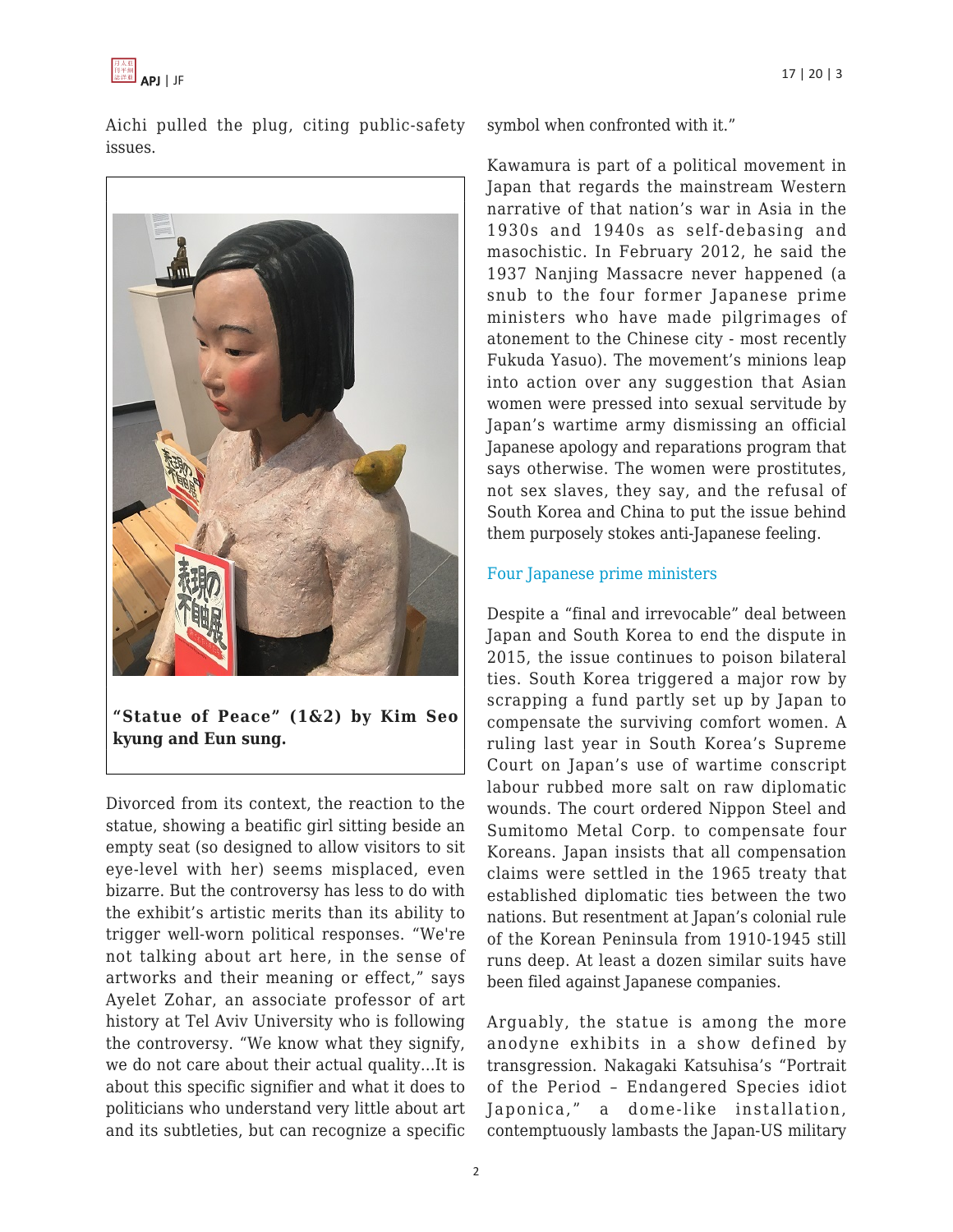

alliance. Koizumi Meiro's Air#1, a portrait of the Imperial Family with all its members erased, nods to the ghostly space they occupy in the collective Japanese unconscious. Shimada Yoshiko's twin portrait of the Showa Emperor with his face scratched out, then burned, also infuriated nationalists. All have previously run afoul of timorous curators. Shimada's portraits, for example, which she created to "raise questions about the taboo" against the use of the emperor's image, were returned by Toyama Modern Art Museum in 1993 (see [here\)](https://www.tandfonline.com/doi/abs/10.1080/14672715.1994.10416162). The point of Aichi, said Tsuda, was to drag such pieces out of dusty warehouses and back into the public sphere – the Japanese title of the exhibition Hyōgen no jiyū: sono go – implies it was a second chance to view them.



**Nakagaki Katsuhisa, "Portrait of the Period – Endangered Species idiot Japonica."**

In one sense, the reaction by the Japanese establishment bore out the worst fears of the Aichi curatorial team and seemed to confirm the old dictum that censorship reflects a society's lack of confidence in itself. Okamoto Yuka, a member of the Freedom of Expression Organizing Committee, called the shutdown an act of "artistic violence" and blamed not just the shifting political climate under Prime Minister Abe Shinzo but a worldwide clampdown on freedom of expression. The Japanese government's response was mealymouthed at best. Suga Yoshihide, the chief cabinet secretary, called the threats against the exhibit wrong "generally speaking". A month later, the Agency for Cultural Affairs pulled Yen 78 million in subsidies for the Triennale because of "inappropriate procedural matters." Education Minister Hagiuda Koichi, who is in charge of the agency, denied he was in effect telling the rightwing mob that violent threats work. The decision to terminate the funding was based solely on "whether the event could be properly managed and organized," he said, to widespread skepticism.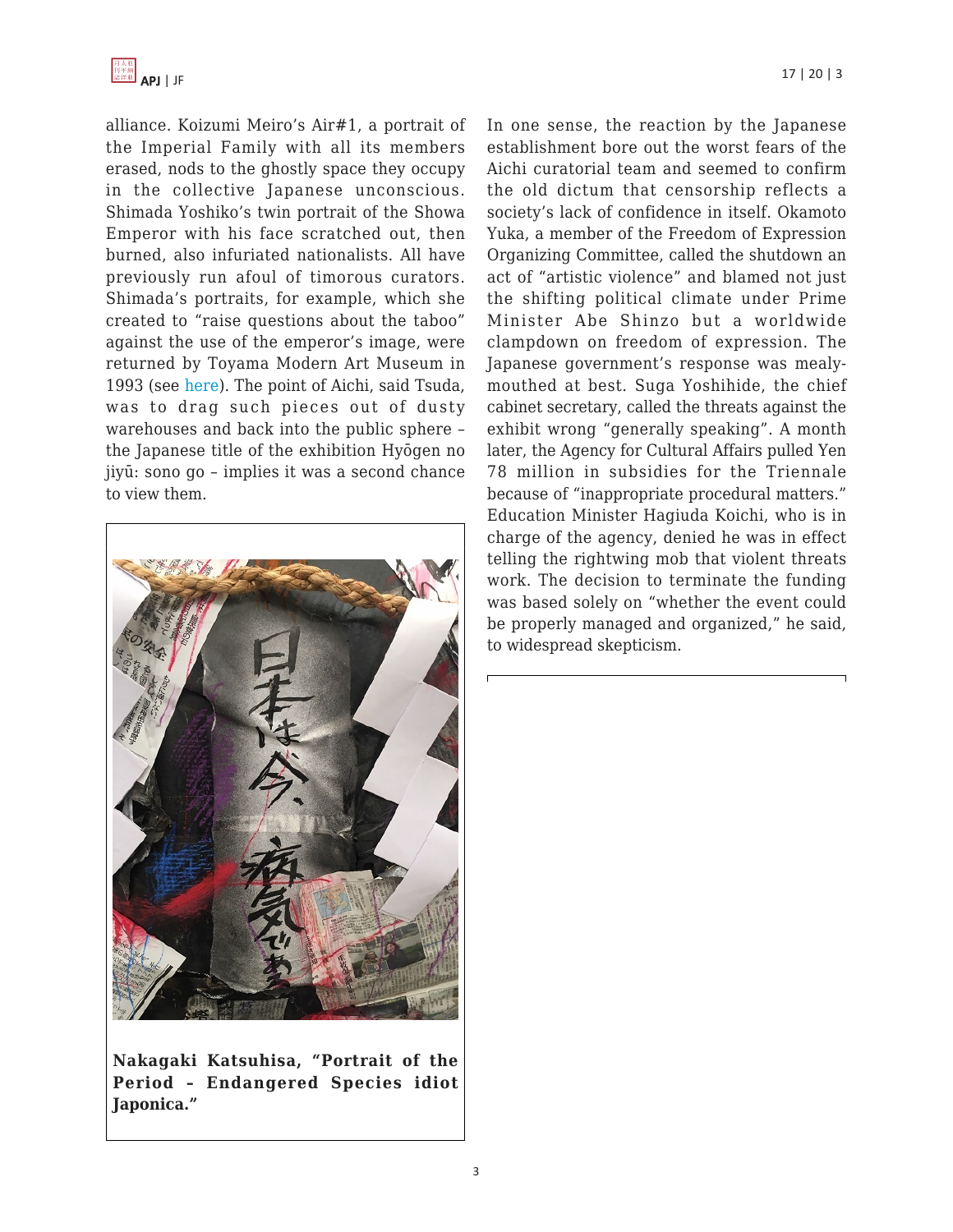

**Shimada Yoshiko's portrait of the Meiji Emperor**

Yet, the shutdown also inadvertently helped answer Tsuda's call for a wider audit on the health of artistic freedom in Japan. Angry debate spilled out into public view. Omura Hideaki, the governor of Aichi Prefecture, openly criticized Kawamura, calling his demand that the exhibition be closed "unconstitutional" and pledging to legally fight the subsidy withdrawal (The prefecture is paying roughly half the Yen 1.2 billion cost of the Triennale). Dozens of artists in Japan, South Korea and around the world boycotted the event in solidarity over the decision to remove the offending material. Some spoke at a forum, organized by the prefecture to discuss the row on October  $5/6^{th}$ . (I was a speaker at this event.) "Censorship thrives on fear and insecurity and silence is its accomplice," said Mexican artist Monica Mayer. She advised the organizers to prepare "offensive strategies" against attempts at further suppression.

These strategies were in place when the show reopened for a week on October 8th. Phone staff rotated every two hours to avoid overexposure to toxic callers, and they were allowed to hang up after 10 minutes. Metal detectors were introduced at the entrance. The number of visitors was limited by a lottery system for a guided tour, complete with lengthy exposition on each exhibit. Photography was restricted and posting snaps on social media was banned. Still, the protests continued: a total of 10,000 often abusive phone calls, faxes and emails by the week of October 9th. Some callers threatened to film staff and put the videos online. Kawamura, meanwhile, announced the city was refusing to pay its share of 33.8m for hosting the event.

## [Reopened show](https://www.japantimes.co.jp/news/2019/10/08/national/controversial-art-exhibition-comfort-woman-statue-nagoya-south-korea/#.XZ7B_S17E_U)

At least the tactical reopening answered criticism that Tsuda and the organizers were in over their head in August when they decided to poke Kawamura and his ilk in the eye. Tsuda acknowledged that the exhibition was "extremely challenging" in a "society rife with intolerance" towards different opinions and attitudes. "It is precisely because of the value we set on freedom of expression that we worked so hard to overcome numerous difficulties and realize this exhibition," he said. The row comes roughly a decade after similar controversy over the documentary "Yasukuni", directed by Li Ying (with the help of Yen 7.5 million in funding from the Japan Arts Council). More recently, "Shusenjo", a crowd-funded documentary on the comfort women issue, directed by Miki Dezaki has also been violently threatened https://www.shusenjo.com. The result in both cases was that many more people have seen these films than if their critics had gone instead to the local pub for a moan with their friends. It's unclear if the same will apply in this case. Once the exhibition ends on October 14, the censored art may be returned